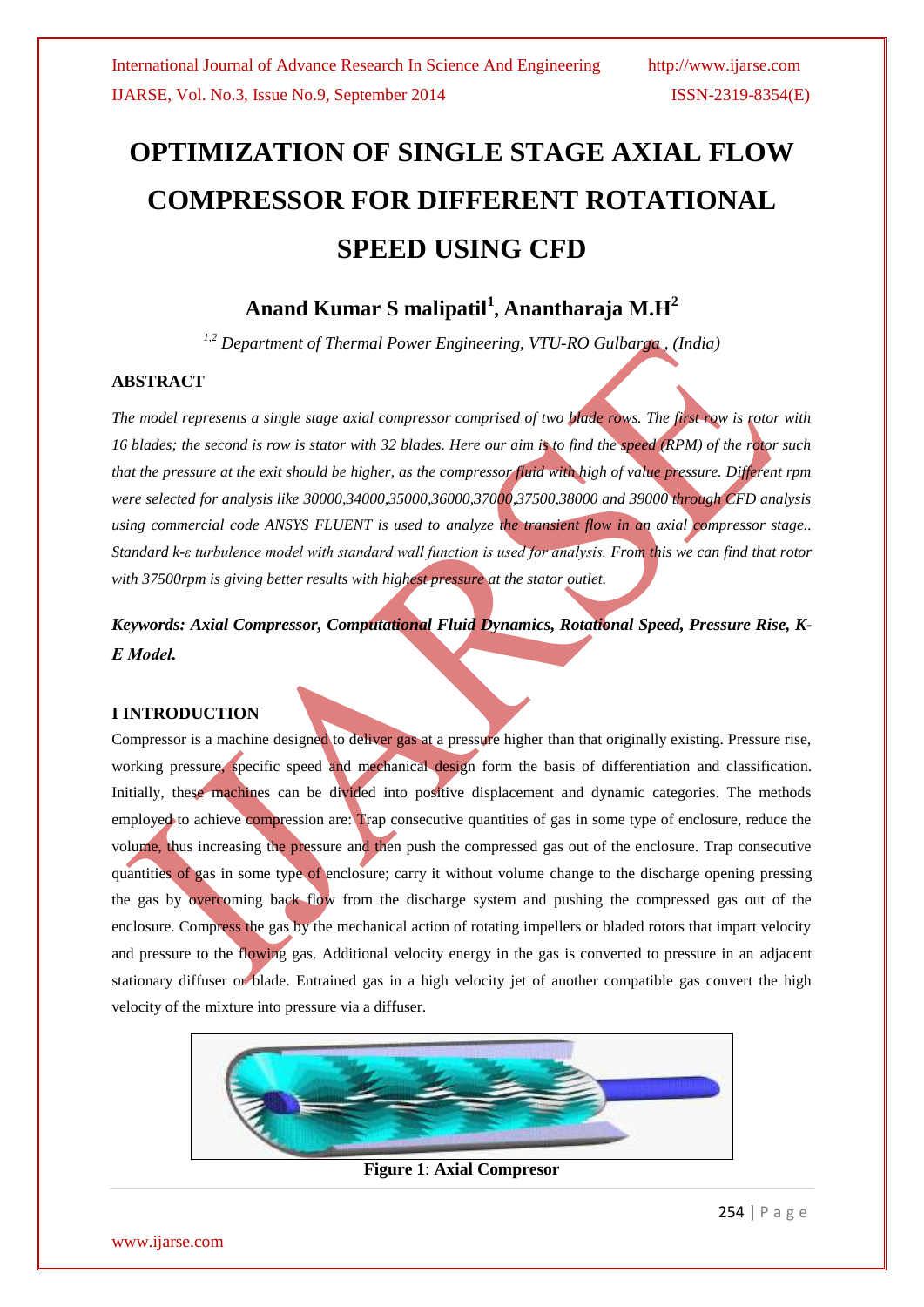Axial compressors are dynamic machines in which the gas flow is accelerated in an axial and peripheral direction by the rotation of specially shaped blades. The process flow is parallel to shaft centerline. Stator blades allow the recovery of velocity to pressure. M Javed hyder and M Omair khan (2007)[1], presented a novel method for selection of blade material for axial flow compressors. The method is based on the centrifugal stresses developed at the root of the blade in the first stage of the compressor. Blade tip speed, rotational speed, blade height and blade material were found to be the most important parameters that determine the magnitude of stresses developed inside the blades. Niclas Falck (2008)[2], developed a method for analyzing the axial flow compressor based on the mean line design principles. Mass flow rate, pressure ratios, various loss coefficients, stage loading factors, rotational speeds etc. were considered for the analysis of compressor cascades. Results were determined using programs developed in MAT LAB. Hanoca P and Shobhavathy M T (2011)[3] are conducted the axial spacing between the rotor and stator is an important parameter and has a strong influence on the performance of axial turbo machines. A study has been carried out to verify the effect of axial spacing on the performance of 1.35pressure ratio single stage transonic compressor stage through CFD analysis using commercial code ANSYS FLUENT. Standard k-ε turbulence model with standard wall function was used for analysis by Kumbhar Anil H. Aashish Agarwal in (2013) . The purpose of the work is to investigate the flow pattern of single stage axial compressor and hence, optimize the single stage axial compressor for better flow process.CFD analysis is carried out on the available design of the of single stage axial compressor and it is found that the flow in the of single stage axial compressor is non-uniform. The flow in single stage axial compressor comprises of two blades, the first row is the rotor with 16 blades, the second row is the stator with 32 blades. The objective of this paper is to find the speed of the rotor such a way that the pressure at the exit should be higher as the compressor should give the fluid with high value of pressure, different RPM where selected for the analysis.

#### **II METHODOLOGY**

Axial flow compressor blades are generated by using the CATIA V5 R20 modelling software as shown in the figure. Then the CFD simulations for the available axial flow compressor are carried out and the results of velocity streamlines and pressure at outlet are plotted. and analysis is done using ANSYS solver, the simulations are carried out for axial flow compressor blades with different RPM.

#### **2.1 Analysis**

CFD Analysis and study of results are carried out in 3 steps: Pre-processing, Solving and Post-processing.

#### **2.2 Pre-Processing**

Geometry of the CAD model is prepared in CATIA V5 R20 modeling software, and imported into the ANSYS Workbench by using the STEP format. Meshing is carried out using the ANSYS MESHER TOOL by defining the element size for the fluid domain and giving finer surface mesh on the regions of interest like inlet, outlet and wall.

#### **2.3 Solving**

The solver chosen in this project is ANSYS solver, which is a finite volume based solver. The mesh generated through the ANSYS Mesh Tool is imported into the ANSYS Solver. The imported file is then solved by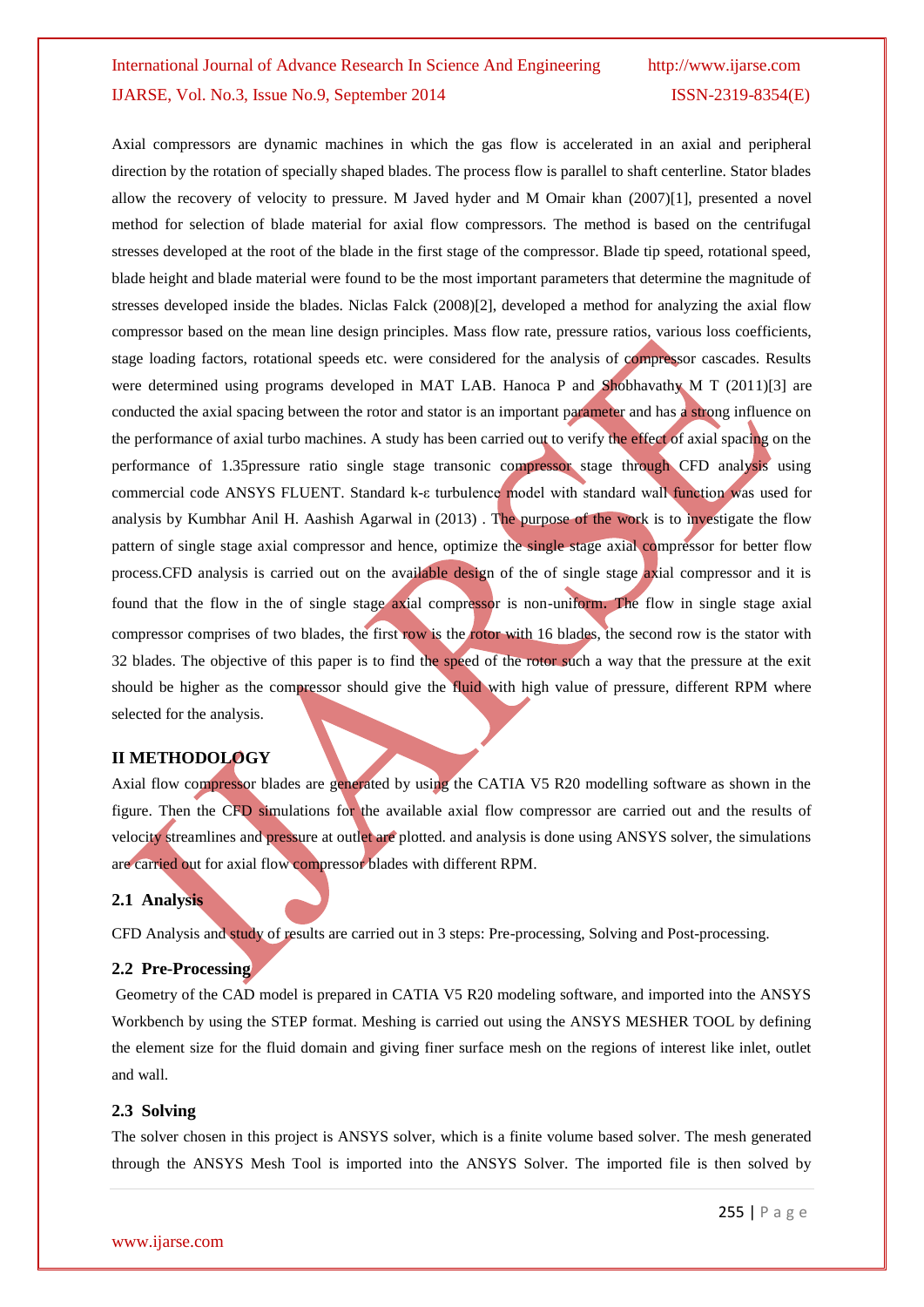defining the problem set up i.e. defining the boundary conditions, defining viscosity, type of gas, mass flow rate, initial temperature, initial pressure etc. and the solution is carried out by assigning number of iterations.

#### **2.4 Post-Processing**

Extracted physical quantities from the solver are visualized. Extracted physical quantities like velocities and pressures are displayed in various ways. ANSYS post processing was used for post processing the results.

#### **2.5 Geometry Creation**

CATIA as discussed in  $1<sup>st</sup>$  chapter is an interactive application software used to generate 3 dimensional models with the help of computer, here in this project we are using mechanical surface design and sketcher feature to create axial flow compressor blades model as per the 3D details as shown in Figure 2 created in CATIA.

#### *Geometry Parameters*

**Inlet radius = 127mm Outlet radius = 216 mm Length of the blade = 90 mm Rotor angle between each blades = 22.5<sup>0</sup> Stator angle =**  $11.25^{\circ}$ 

#### **2.6 Meshing**

In the 2<sup>nd</sup> phase of the project meshing and CFD analysis for the base case and the different cases considered for optimization is performed. ANSYS Workbench, which consists of ANSYS Meshing Tool, ANSYS Solver and ANSYS post processor is the software used for this assessment. CFD simulation is performed for all the cases and the results are presented and compared by using the ANSYS Post Processor. The mesh model generated by using ANSYS Mesh Tool is shown in Figure 3.



#### **Fig 2: Geometry Creation in Catia V5R20 Fig3: Meshing of the geometry**

#### **2.7 Grid Independence Study**

A grid independence study on unstructured meshes for the axial flow compressor was carried. The meshing was carried out by giving different size of the mesh element like 6mm, 5mm, 4mm, 3mm and 2mm and running the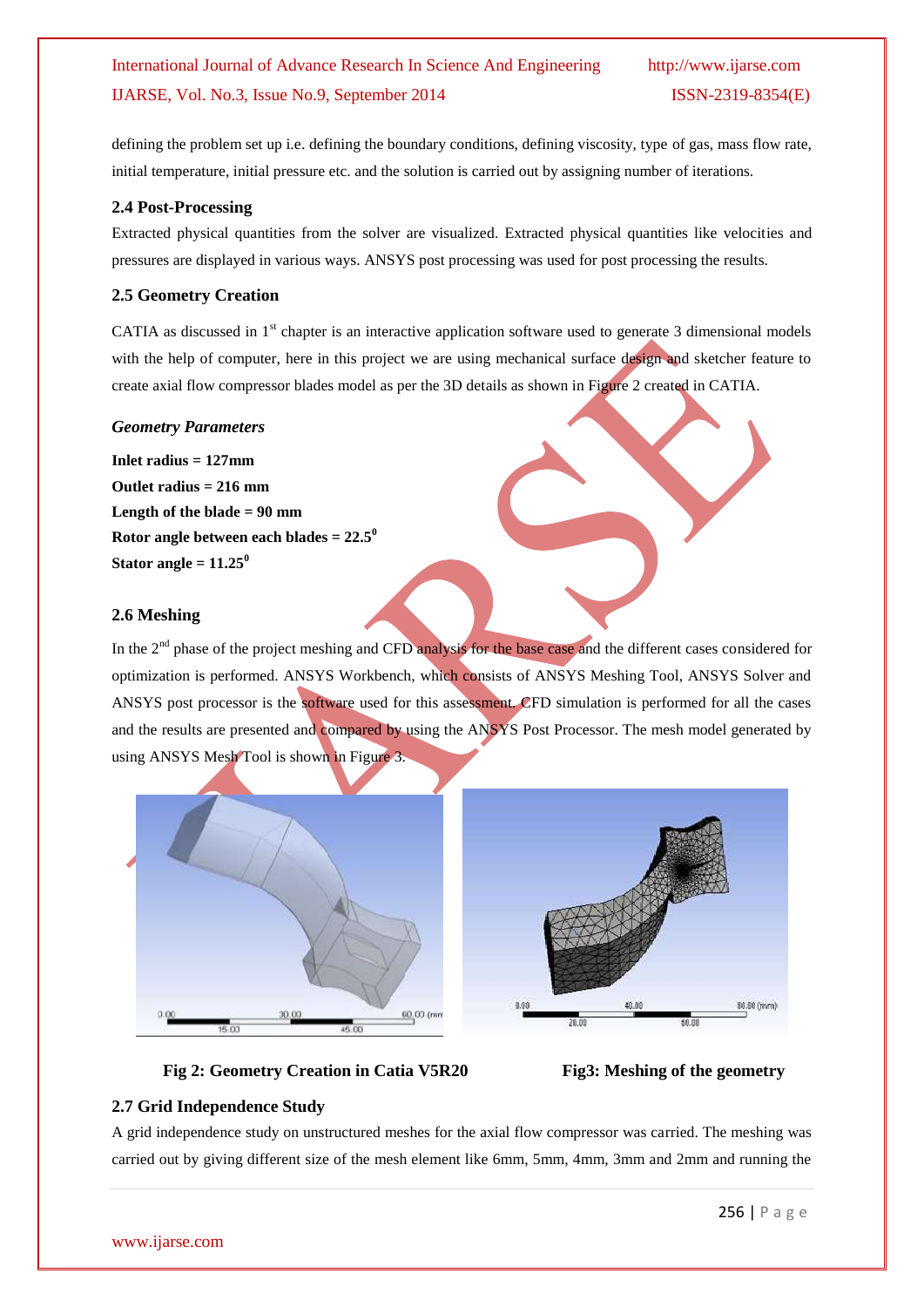simulations for the axial flow compressor with different mesh numbers, comparing the results and getting a grid independent mesh size. It was found that the solution no longer changes for a size of the mesh element of 3 mm which gives a total number of elements as 20,000 and therefore this was kept constant for simulations.

#### **III BOUNDARY CONDITIONS.**

The boundary conditions specified in this project are*:*

#### **Mesh Model**

Solver type: Pressure based

Problem model: Standard k- ε

#### **Material**

Fluid: Air

#### **Boundary condition**

Inlet condition: 1atm Total gauge pressure.

Outlet condition: 1.08 atm.

Wall condition: stationary and no slip condition

#### **IV RESULTS AND DISCUSSION**

Analysis results of Optimized designs are shown in this section, and comparison of the results of the different RPM for optimization is presented.

#### **Total Pressure distribution at the inlet and outlet**







 **Fig 4.3** for **35000RPM Fig 4.4** for **36000RPM**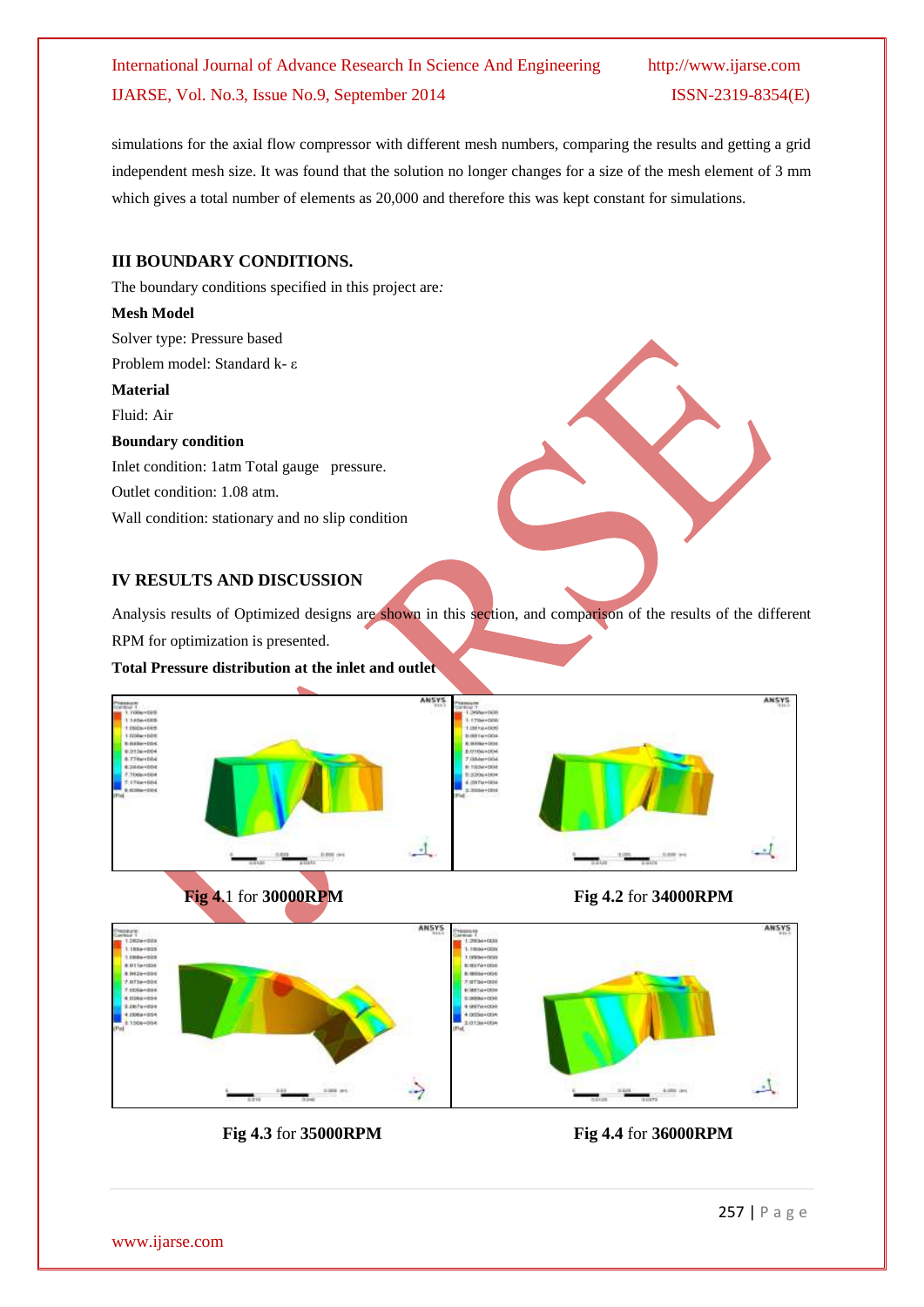## International Journal of Advance Research In Science And Engineering http://www.ijarse.com

### IJARSE, Vol. No.3, Issue No.9, September 2014 ISSN-2319-8354(E)





#### **Fig 4.5** for **37000RP Fig 4.6** for **37500RPM**



### **Fig 4.7** for **38000RPM Fig 4.8** for **39000RPM**

From the above pressure contour diagrams the color indicates the pressure variation from rotor inlet to the stator outlet. As the fluid enters the rotor of the compressor with high velocity, the velocity goes on decreasing and pressure goes on increasing because the stators which are in between the each rotor blade causes the flow to be diffused.

From the fig 4.1, as the fluid enters the rotor at inlet condition of 1atm total gauge pressure at 30000 RPM it gives the outlet pressure of 109653pascal. As we increase the rotational speed say 34000RPM the outlet pressure will go to109819pascal.

Similarly as there is increase in the rotational speed like 35000RPM, 36000RPM, 37000RPM and 37500RPM the outlet pressure will go to 109871pascal, 109904pascal, 109953pascal and110396pascal respectively. Further increase in the rotational speed will never exceeds the maximum outlet pressure i,e 110396pascal this is because of limitation of the compressor.

For a rotational speed of 38000RPM and 39000RPM the outlet pressure rise is 110396pascal and 110297pascal, the pressure rise is not exceeding the 110396pascal.

#### **4.1 Velocity Streamlines**

In the case of velocity streamlines, as the fluid enters the rotor, initially the velocity is high. As it flows inside, the velocity goes on decreasing because of the occurrence of the flow diffusion. The velocity goes on decreasing up to 37000RPM and for 37500RPM the velocity suddenly increases, then it decreases. The velocity streamlines are shown in the figures.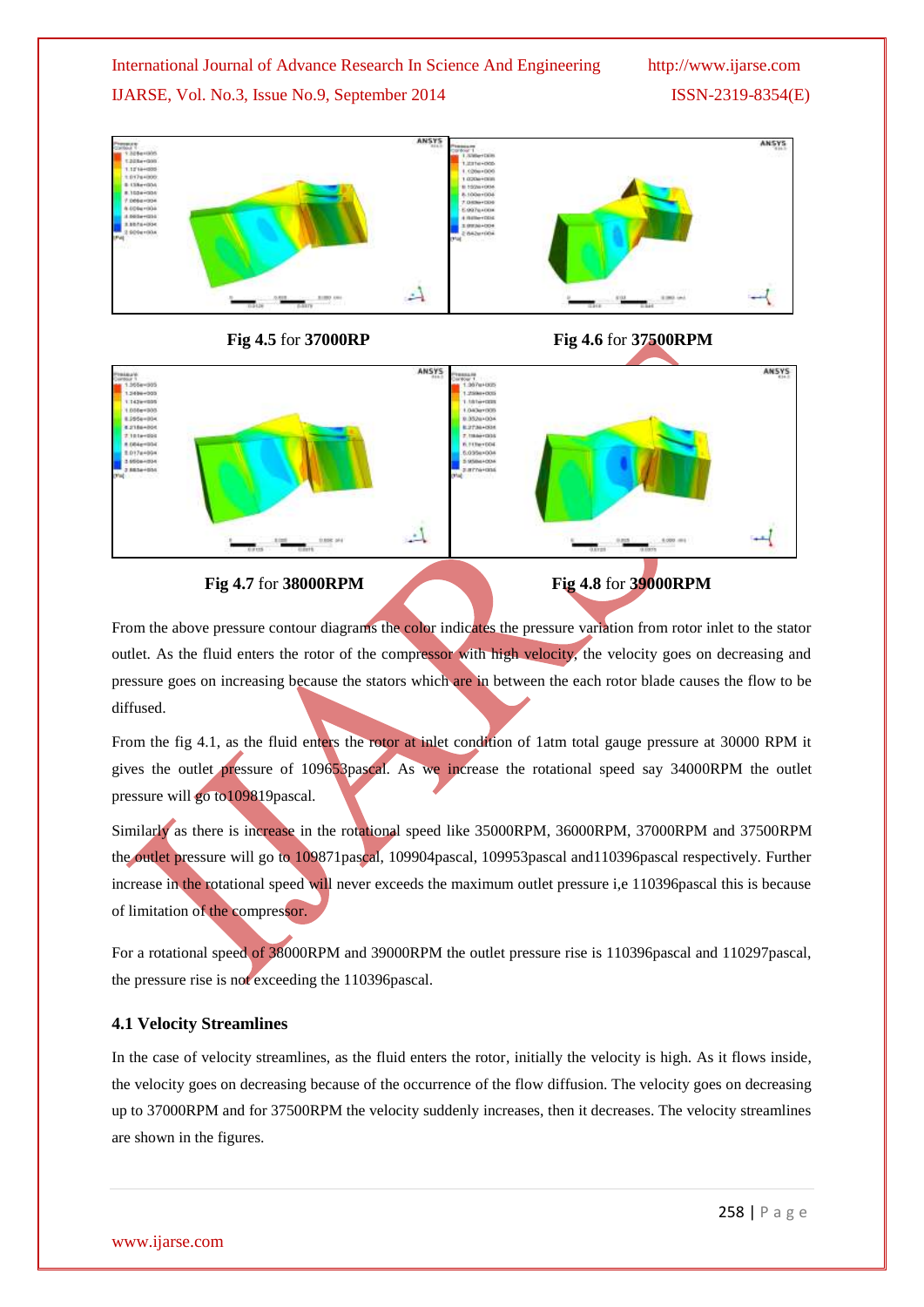





**Figure 4.11: Velocity Streamline for 35000 RPM Figure 4.12: Velocity Streamline for 36000 RPM**



**Figure 4.13: Velocity Streamline for 37000 RPM Figure 4.14: Velocity Streamline for 37500 RPM**





**Figure 4.15: Velocity Streamline for 38000 RPM Figure 4.16: Velocity Streamline for 39000 RPM**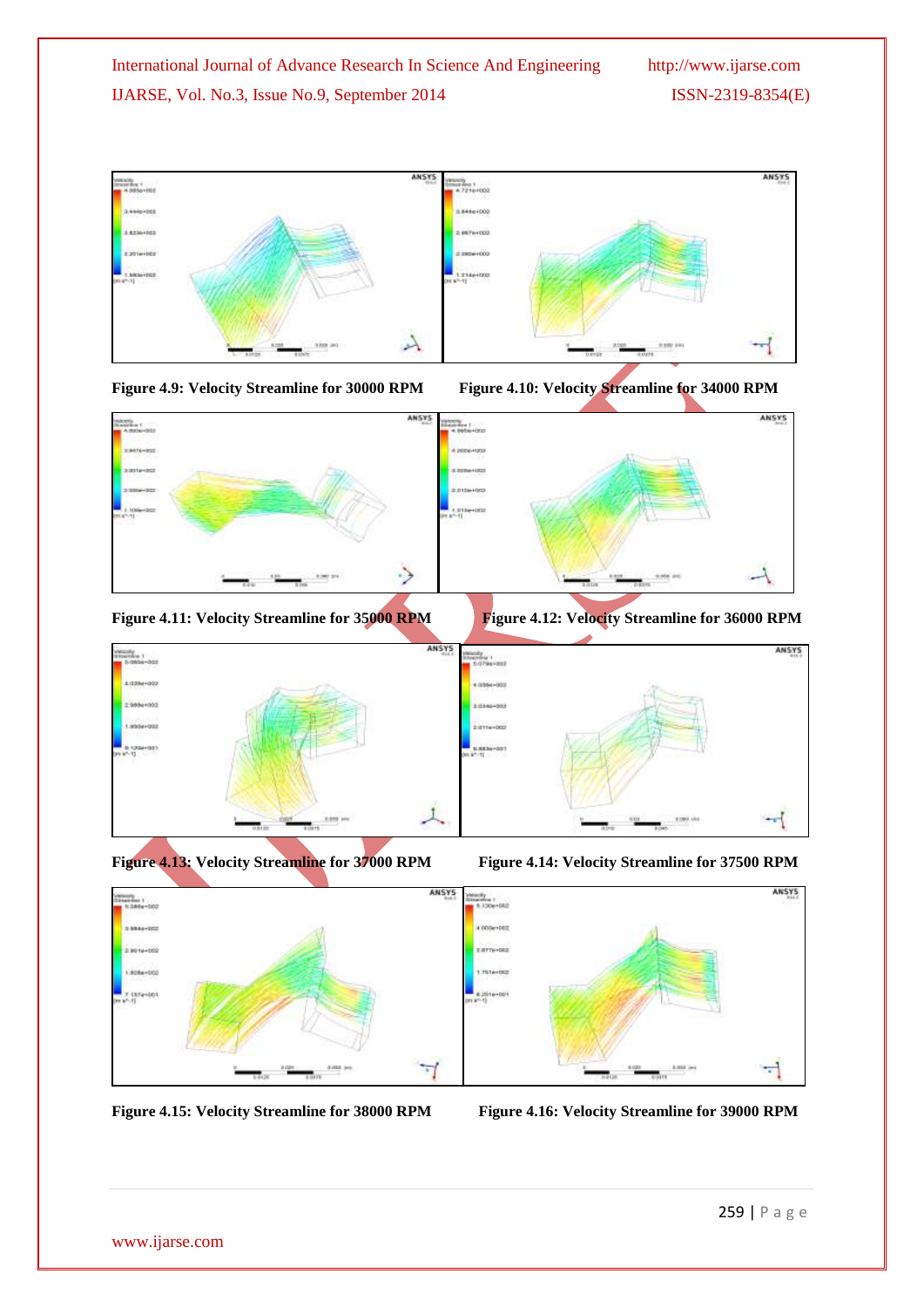#### **4.2 Graphs and Table**

The above graph shows the variation of outlet pressure for various rotational speeds. In this graph the pressure rise at the beginning is low because of higher velocity, as the speed increases the pressure rise goes on increasing up to the speed of 37500 RPM. At this speed the pressure drop reaches the peak value then decreases.



#### **Figure 4.17: Outlet pressure v/s RPM.** Figure 4.18: Inlet pressure v/s RPM.

| <b>RPM</b> | <b>Inlet Pressure in Pascal</b> | Outlet Pressure in Pascal |
|------------|---------------------------------|---------------------------|
|            |                                 |                           |
| 30000      | 90744.3                         | 109653                    |
| 34000      | 87395.9                         | 109819                    |
| 35000      | 86522.8                         | 109871                    |
| 36000      | 85736.8                         | 109904                    |
| 37000      | 85149.8                         | 109953                    |
| 37500      | 84913.9                         | 110396                    |
| 38000      | 84654.4                         | 110072                    |
| 39000      | 84196.6                         | 110297                    |

**Table : Inlet and Outlet Pressure with Different Speeds**.

The above Table shows Inlet and Outlet Pressure with Different Speeds of the the axial flow compressor, initially the inlet pressure at the rotor entrance is low like 90744.3 pa, 87395.9 pa, 86522.8 pa, 85736.8 pa, 85149.8 pa, 84913.9 pa, 84654.4 pa and 84196.6 pa as it flows through the axial compressor the pressure increases at the rotor outlet as 109653 pa, 109819 pa, 109871 pa, 109904 pa, 109953 pa, 110396 pa, 110072 pa and 110297 pa respectively, with increasing speed of the axial flow compressor from 30000 to 39000 rpm the stator blades which are in between each rotor blade cause the flow to be diffused. This is because of increasing static pressure reduction in the absolute velocity.